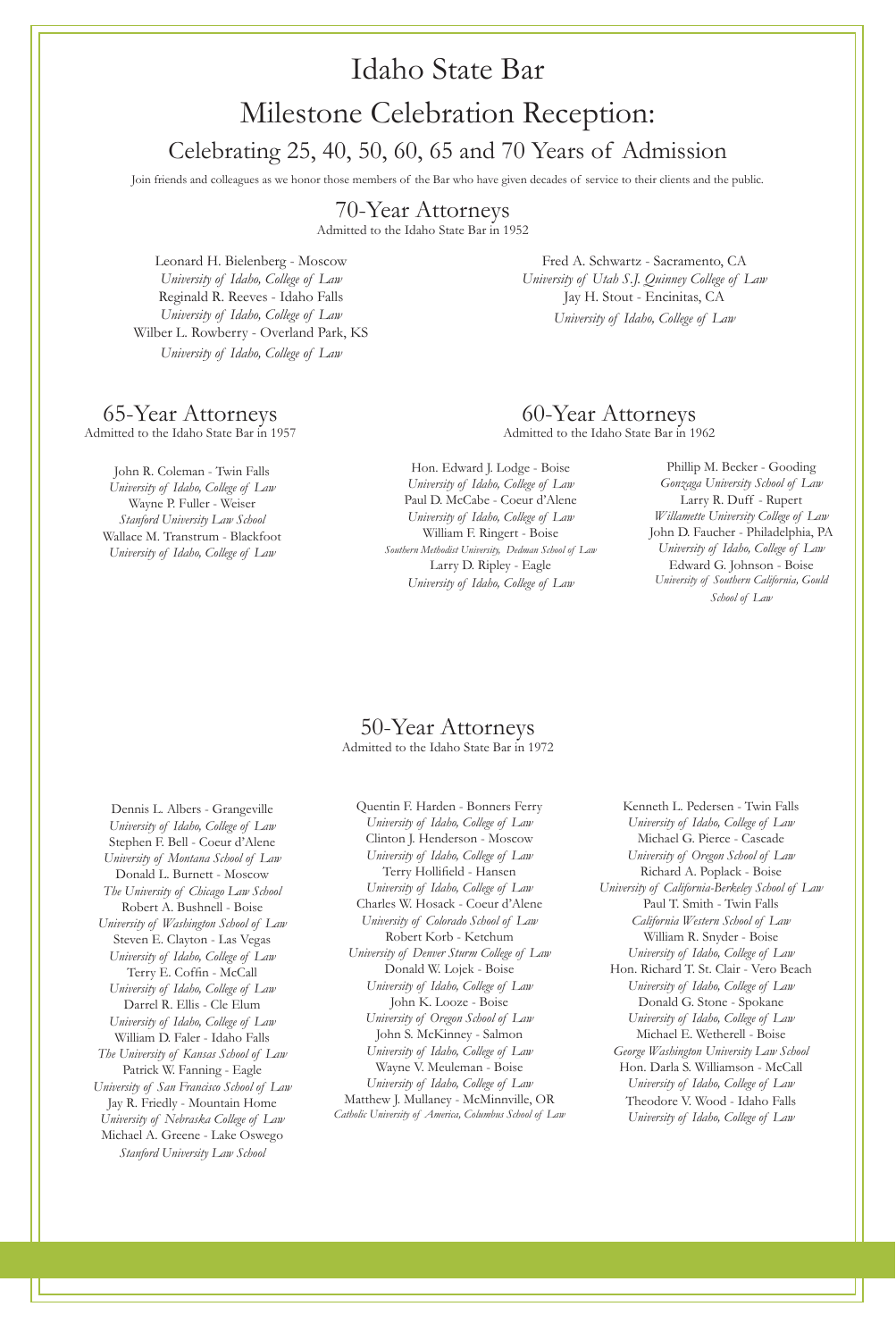**Anthony C. Anegon** *Lewiston*

**Albert P. Barker** *Boise*

**Jon M. Bauman** *Boise*

**Barbara A. Beehner-Kane** *Boise*

> **Mary J. Beig** *Boise*

**Shane O. Bengoechea** *Boise*

**Glenn S. Blaser**

*Eagle*

**Ronald T. Blewett** *Lewiston*

**Richard C. Boardman** *Boise*

**William C. Bohrer** *Pocatello*

**Nicholas T. Bokides** *Weiser*

**Dean C. Brandsetter** *Priest River*

**George W. Breitsameter** *Nampa*

**Hon. Robert B. Burton** *Coeur d'Alene*

**Dennis R. Byington** *Burley*

**Hon. Rich Christensen** *Coeur d'Alene*

> **Charles R. Clark** *Boise*

**Hon. Stephen J. Clark** *Salmon*

**Hon. Candy W. Dale** *Boise*

> **James C. Dale** *Boise*

**Clark J. Davis** *Gig Harbor, WA*

**Armand A. Di Meo** *Albuquerque, NM*

**David E. Dokken** *Lewiston*

**Bobbi K. Dominick** *Boise*

**Thomas B. Dominick** *Boise*

**Michael J. Doolittle** *Boise*

> **Robin D. Dunn** *Rigby*

**Bradford S. Eidam** *Boise*

**Kathleen R. Epelde**

*APO, AP*

**Joan M. Fisher** *Sacramento, CA*

**Martin A. Flannes** *Hailey*

**Scott E. Fouser** *McCall*

**Roger L. Freudenberg** *Jefferson City, MO*

**William A. Fuhrman** *Boise*

**Katharine A. Gerrity** *Boise*

**Gregory R. Giometti** *Denver, CO*

> **John R. Goodell** *Boise*

**Bradley D. Grisham** *Seattle, WA*

**Anthony G. Hall** *Boise*

**Scott W. Hansen** *Salt Lake City, UT*

**Hon. Lansing L. Haynes** *Coeur d'Alene*

> **Scott D. Hess** *Eugene, OR*

**Hon. Samuel A. Hoagland** *Boise*

> **Kevin B. Homer** *Idaho Falls*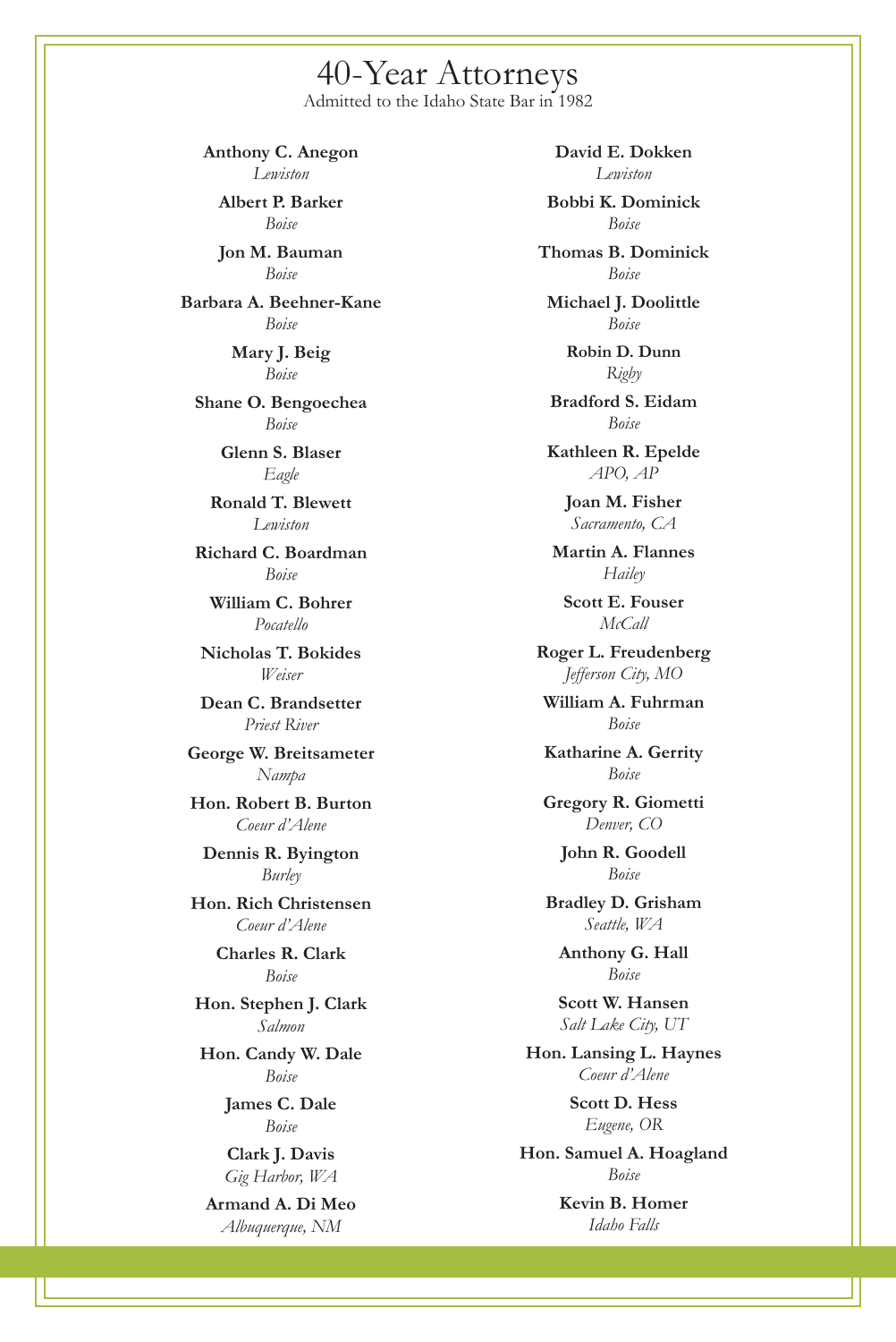**Daniel W. Prohaska** *Boise*

**Michael J. Read** *Meridian*

**Randall B. Reed** *McCall*

**Jesse C. Robison** *Pocatello*

**Gustav A. Rosenheim** *Boise*

**Rodney R. Saetrum** *Boise*

**Hon. James A. Schiller**

*Caldwell*

**Hon. George A. Southworth** *Caldwell*

> **Carolyn S. Steele** *Orem, UT*

**Hon. John R. Stegner** *Boise*

> **Monte J. Stiles** *Boise*

**Teresa L. Sturm** *Idaho Falls*

**Hon. Robert M. Taisey** *Caldwell*

**Hon. Steven H. Thompson** *Rigby* **George T. Waddoups** *Sandy* **Richard G. Whitehead**

*Coeur d'Alene*

**Nancy A. Wolff** *St. Maries*

**Michael J. Wood** *Twin Falls*

**Jeffrey A. Hosking** *Idaho Falls*

**Keith E. Hutchinson** *Twin Falls*

**Hon. Mark A. Ingram** *Shoshone*

**Hon. Robert T. Israel** *Ketchum*

> **Rory R. Jones** *Boise*

**Rinda R. Just** *Boise*

**D. Alan Kofoed**

*Boise*

**Andre L. L'Heureux** *Oregon City, OR*

**Richard K. Linville** *Emmett*

**Peter C.K. Marshall** *Boise*

**John S. McGown** *Boise*

**Stephen A. Meikle** *Idaho Falls*

**Hon. Kent K. Merica** *Lewiston*

**Marvin B. Morgan** *Pocatello*

**Thomas C. Morris** *Nampa*

**Roy C. Moulton** *Driggs*

**Jane M. Newby** *Boise*

**Hon. Christopher S. Nye** *Caldwell*

> **Mary L. O'Neill** *Los Angeles, CA*

**Patrick J. Oshie** *Zillah, WA*

**Thomas W. Packer** *Blackfoot*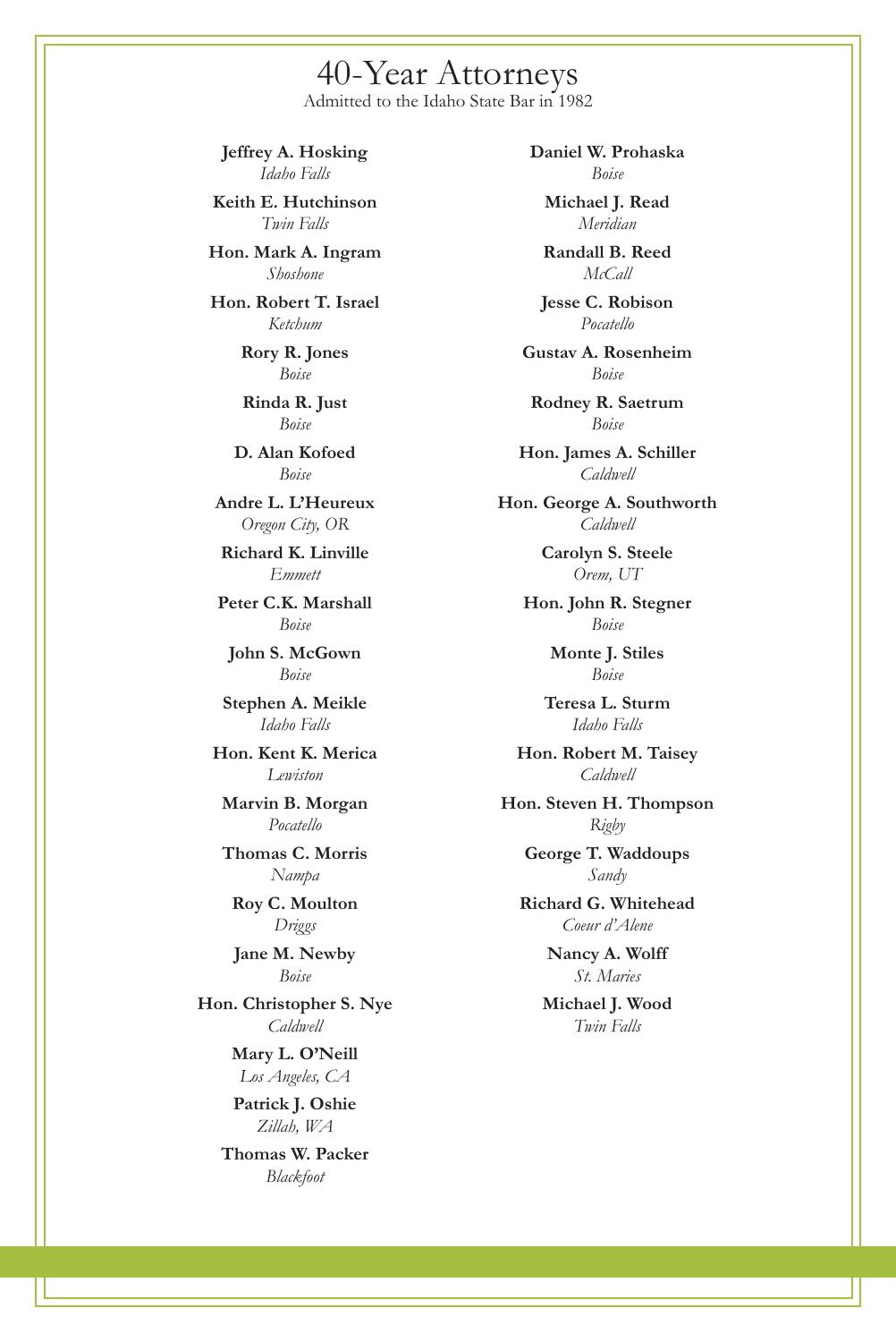**Richard C. Alis** *Eagle*

**Tara L. Allgood** *Boulder, CO*

**John D. Allison** *Spokane, WA*

**Richard J. Armstrong** *Salt Lake City, UT* **Justin P. Aylsworth** *Boise* **James K. Ball** *Boise* **Eric R. Bjorkman**

*Boise*

**Brian R. Blender** *Boise*

**Clint R. Bolinder** *Boise*

**Erik J. Bolinder** *Boise*

**Joseph W. Borton** *Meridian*

**Hon. Robyn M. Brody** *Boise*

> **Leslie S. Brown** *Boise*

**James E. Butler** *San Diego, CA*

**Hon. John A. Cafferty** *Coeur d'Alene*

**Hon. Blaine P. Cannon** *Burley*

**Jeremy C. Chou** *Boise*

**Hon. Roger E. Cockerille** *Idaho City*

**Monica G. Cockerille** *Boise*

**Robert P. Crandall** *Idaho Falls*

**D. Scott Crook** *Salt Lake City, UT*

**John M. Cross** *Boise*

**Amy Cunningham** *Pocatello*

**Benjamin D. Cushman** *Olympia, WA*

> **Julie A. DeFord** *Nampa*

**Dane A. DeVeau** *Afton, WY*

**Michael A. Ealy** *Coeur d'Alene*

**Joshua S. Evett** *Boise*

**Jennifer A. Ewers**

*Moscow*

**S. Bryce Farris** *Boise*

**Jacqueline M. Fearnside** *Boise*

**Timothy L. Fleming** *Emmett*

> **Tracy J. Frasier** *Gainesville, FL*

**Robert A. Freedman** *Boise*

**Anthony R. Geddes** *Boise*

> **Mary E. Goza** *Scottsdale, AZ*

**Trent A. Grant** *St. Anthony*

**Hon. Chad W. Gulstrom** *Caldwell*

> **Jay M. Gustavsen** *Boise*

**Sara N. Hallock** *Logan, UT*

**Jarin O. Hammer** *Idaho Falls*

**Chad D. Hansen** *Dayton, OH*

**Richard A. Hearn** *Pocatello*

**Katherine K. Heffner** *Boise*

**Eric D. Hone** *Henderson, NV*

**Ty A. Ketlinski** *Meridian*

**Darcy A. Kindschy** *Ontario, OR*

> **Adam B. King** *Wilsonville, OR*

> **Erika K. Klein** *Boise*

**John W. Kluksdal** *Boise*

**Paula A. Landholm Kluksdal**

*Boise*

**Juliana Knudson** *McCall*

**Duncan B. Koler** *Coeur d'Alene*

**Raul R. Labrador** *Nampa*

**David W. Larsen** *Middleton*

> **Karyn Lloyd** *Boise*

**Hon. Michael W. Lojek** *Boise*

> **Nathan R. Long** *Pocatello*

> **Aaron N. Lucoff** *DPO, AP*

**Scott L. Lundgreen** *Meridian*

**Tonya A. Lysne** *Bellingham, WA*

**Anthony Mancilla** *Harris, MI*

**Jay P. Manon** *Irvine, CA* **Douglas B. Marks** *Sagle* **John M. Marshall** *Boise*